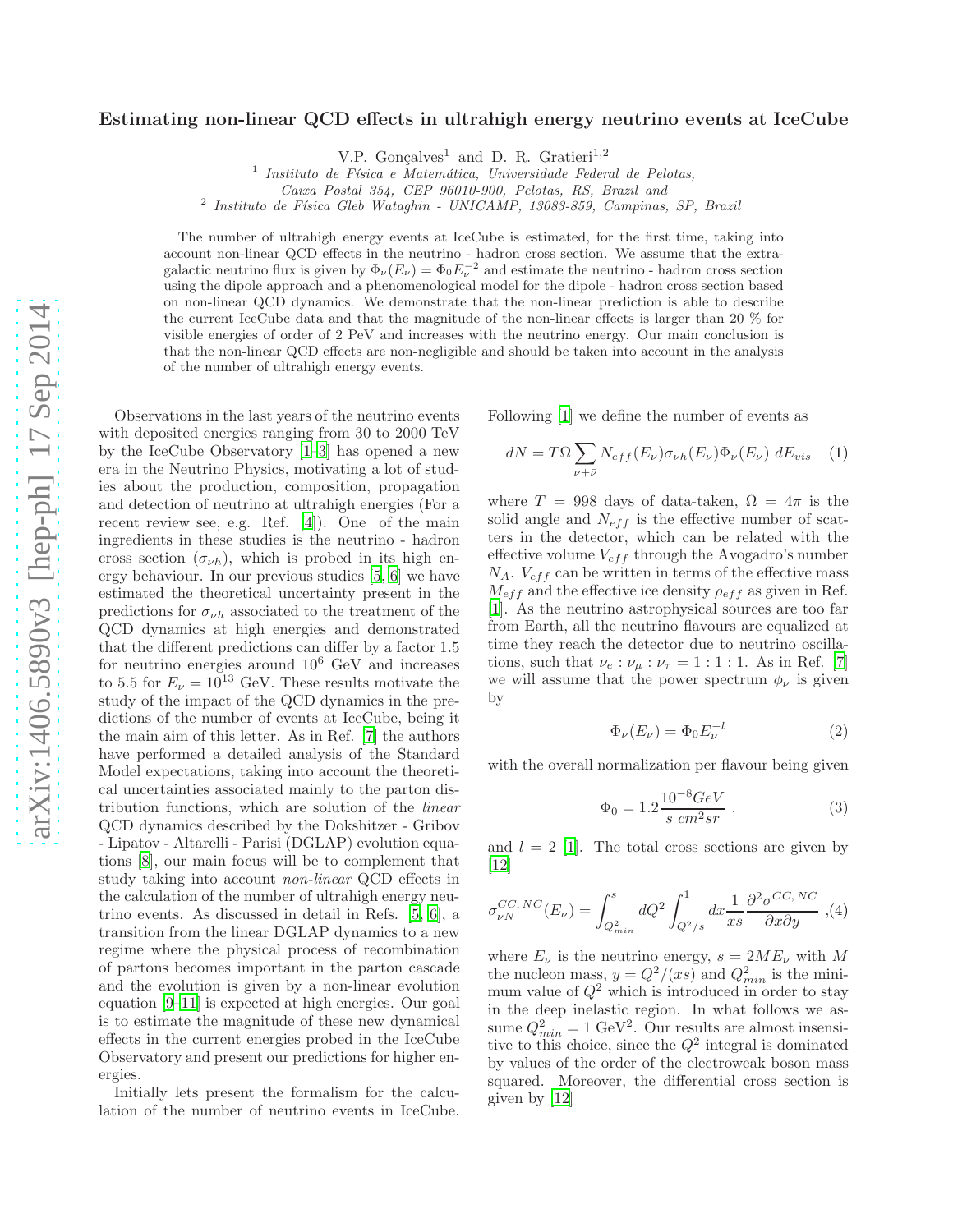$$
\frac{\partial^2 \sigma_{\nu N}^{CC, NC}}{\partial x \partial y} = \frac{G_F^2 M E_\nu}{\pi} \left( \frac{M_i^2}{M_i^2 + Q^2} \right)^2 \left[ \frac{1 + (1 - y)^2}{2} F_2^{CC, NC}(x, Q^2) - \frac{y^2}{2} F_L^{CC, NC}(x, Q^2) + y(1 - \frac{y}{2}) x F_3^{CC, NC}(x, Q^2) \right],
$$
(5)

Г

where  $G_F$  is the Fermi constant and  $M_i$  denotes the mass of the charged or neutral gauge boson. The calculation of  $\sigma_{\nu h}$  involves integrations over x and  $Q^2$ , with the integral being dominated by the interaction with partons of lower x and  $Q^2$  values of the order of the electroweak boson mass squared. In the QCD improved parton model the structure functions  $F_2, F_L$  and  $F_3$  are calculated in terms of quark and gluon distribution functions. In this case the neutrino - hadron cross section for charged current interactions on an isoscalar target is given in terms of the parton distribution functions (See, e.g. Ref. [\[12](#page-4-6)]). However, as discussed in Refs. [\[5](#page-4-0), [6\]](#page-4-1), in order to estimate the non-linear effects in the QCD dynamics, it is more adequate to describe the structure functions considering the color dipole approach, in which the neutrino - hadron scattering can be viewed as a result of the interaction of a color  $q\bar{q}$  dipole which the gauge boson fluctuates [\[13](#page-4-7)]. In this approach the  $F_2^{CC, NC}$  structure function is expressed in terms of the transverse and longitudinal structure functions,  $F_2^{CC, NC} = F_T^{CC, NC} + F_L^{CC, NC}$  which are given by

$$
F_{T,L}^{CC, NC}(x, Q^2) =
$$
  

$$
\frac{Q^2}{4\pi^2} \int_0^1 dz \int d^2 \mathbf{r} |\Psi_{T,L}^{W,Z}(\mathbf{r}, z, Q^2)|^2 \sigma^{dp}(\mathbf{r}, x)
$$
 (6)

where  $r$  denotes the transverse size of the dipole,  $z$ is the longitudinal momentum fraction carried by a quark and  $\Psi_{T,L}^{W,Z}$  are proportional to the wave functions of the virtual charged or neutral gauge bosons corresponding to their transverse or longitudinal polarizations. Explicit expressions for  $\Psi_{T,L}^{W,Z}$  are given, e.g., in Ref. [\[14\]](#page-4-8). Furthermore,  $\sigma^{dp}$  describes the interaction of the color dipole with the target and encodes all the information about the hadronic scattering, and thus about the non-linear and quantum effects in the hadron wave function. As discussed in detail in our previous studies [\[5](#page-4-0), [6](#page-4-1)], perturbative Quantum Chromodynamics (pQCD) predicts that the small- $x$  gluons in a hadron wave function should form a Color Glass Condensate (CGC) [\[9](#page-4-4), [10](#page-4-9)], which is characterized by the limitation on the maximum phase-space parton density that can be reached in the hadron wave function (parton saturation), with the transition being specified by a typical scale, which is

energy dependent and is called saturation scale  $Q_{\text{sat}}$ . In Ref. [\[5\]](#page-4-0) we have estimated the neutrino - hadron cross section considering the current phenomenological saturation models for  $\sigma^{dp}$  and compared with the predictions obtained using the solution of the Balitsky - Kovchegov equation [\[9](#page-4-4), [11](#page-4-5)], which describes the CGC evolution in the mean field approximation. In this letter, as our goal is to estimate the magnitude of the non-linear effects in the kinematical region probed by the IceCube Observatory, we will consider in our analysis the phenomenological saturation model proposed in Ref. [\[15\]](#page-4-10), denoted GBW hereafter, which encodes the main properties of the saturation approaches. In the GBW model the dipole - hadron cross section is parametrized as follows

$$
\sigma_{GBW}^{dp}(\mathbf{r},x) = \sigma_0 \left[1 - e^{-r^2 Q_{\text{sat}}^2(x)/4}\right],\tag{7}
$$

where the saturation scale is given by  $Q_{\text{sat}}^2$  =  $Q_0^2(x_0/x)^{\lambda}$ ,  $x_0$  is the value of the Bjorken x in the beginning of the evolution and  $\lambda$  is the saturation exponent. The parameters  $\sigma_0$ ,  $x_0$  and  $\lambda$  are obtained by fitting the ep HERA data. In our study we assume the values obtained in Ref. [\[16\]](#page-4-11), where the GBW model was updated in order to describe more recent data. The linear limit of the GBW model, which is obtained disregarding the non-linear effects, is given by

$$
\sigma_{GBW_{lin}}^{dp}(\bm{r},x) = \sigma_0 \, \frac{r^2 Q_{\text{sat}}^2(x)}{4} \,. \tag{8}
$$

Although the linear limit of the GBW model is not able to describe the HERA data, a comparison of its predictions with the full model one is illuminating, since allows to directly quantify the contribution of the non-linear effects for a given observable. Another possibility to describe the linear regime using the color dipole approach is to use that in the leading logarithmic approximation the dipole - hadron cross section is directly related to the target gluon distribution  $xg$ as follows (See, e.g. Ref.  $[17]$ ):

$$
\sigma_{dp}(\bm{r},x) = \frac{\pi^2}{3}\bm{r}^2\alpha_s \, x g(x, 10/\bm{r}^2) \;, \tag{9}
$$

which satisfies the property known as color transparency, i.e.  $\sigma_{dp}$  vanishes  $\propto r^2$  at small separations. Such approximation is valid at small values of  $x$  and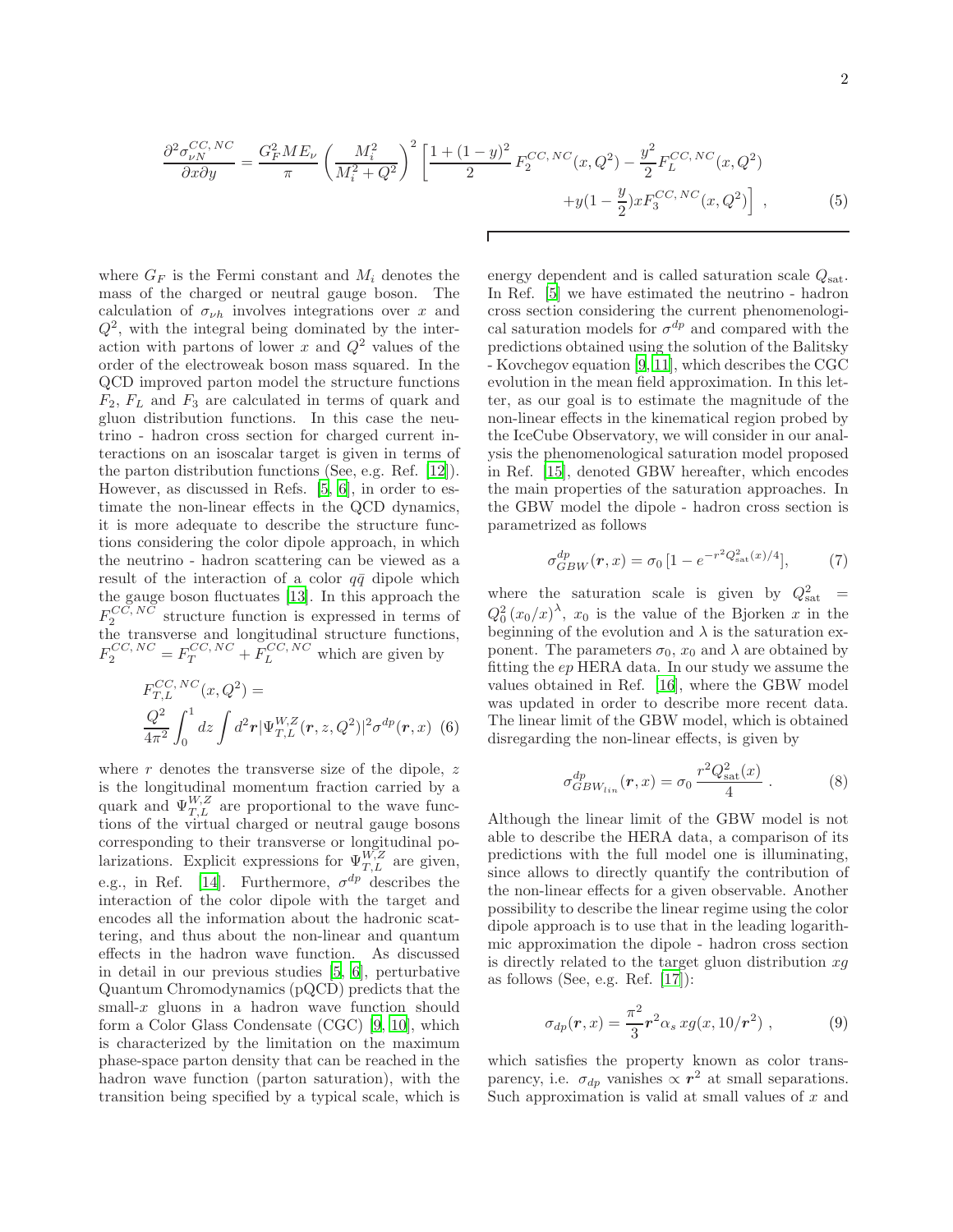

<span id="page-2-0"></span>FIG. 1: (Color online) Comparison between the energy dependence of the number of UHE neutrinos events at Ice-Cube predicted by the phenomenological non-linear GBW model (Solid blue line) and that obtained using the QCD improved parton model for the structure functions and the CT10 parametrization for the parton distribution functions (Dashed orange line). For comparison we also present the  $E^{-2}$  result and the expected background reported by the IceCube Observatory. IceCube data from Ref. [\[3](#page-3-1)].

large values of  $Q^2$ , which is the region probed in neutrino - hadron interactions at high energies. If we assume that  $xg$  is a solution of the DGLAP evolution equations, the use of this expression as input in our calculations implies that we are disregarding non-linear QCD effects, associated to the high gluon density present at small- $x$  (large energies). In what follows we assume that the gluon distribution is given by the CT10 parametrization [\[19\]](#page-4-13) and that the resulting predictions correspond to the linear QCD dynamics, denoting them by Color Transp in the plots. The main advantage of this model in comparison to the GBW Lin one is that the gluon distribution used as input to calculate  $\sigma_{dp}$  has been obtained in a global fit of the current experimental data. Finally, as in Ref. [\[18\]](#page-4-14) we include in our calculations the contributions associated to the heavy quarks, which contribute significantly at high energies.

In what follows we present our predictions for the number of neutrino events in the kinematical region probed by the IceCube Observatory. We estimate the neutrino - hadron cross section considering the models discussed above and use the results as input in the Eq. [\(1\)](#page-0-0), which is integrated with respect to the visible energy  $E_{vis}$  deposited in IceCube detector. Considering the initial neutrino flux as described by Eq. [\(2\)](#page-0-1), we must take into account all the different possible neutrino reactions that produce signals inside IceCube due to this flux keeping in mind that the relation be-



<span id="page-2-1"></span>FIG. 2: (Color online) Comparison between the energy dependence of the number of UHE neutrinos events at Ice-Cube predicted by the phenomenological non-linear GBW model (Solid blue line) and those obtained disregarding the non-linear QCD effects, denoted GBW lin (Dashed red line) and Color Transp (Dotted green line) in the figure. Green region is the expected background reported by the IceCube Observatory. IceCube data from Ref. [\[3](#page-3-1)].

tween  $E_{\nu}$  and  $E_{vis}$  is different for each one of these processes. This is important since the binning is done in the limits of integration in  $E_{vis}$ . An explanation of this procedure is presented in detail in Ref. [\[7\]](#page-4-2), which we follow closely. In Fig. [1](#page-2-0) we present our results for the dependence with  $E_{vis}$  of the number of UHE neutrinos seen at IceCube as predicted by the integration of Eq. [\(1\)](#page-0-0), added with the expected background as reported by IceCube Collaboration [\[3](#page-3-1)]. For comparison we present the prediction obtained using the expression derived in the QCD improved parton model for the structure functions and the CT10 parametrization [\[19](#page-4-13)] for the parton distribution functions, which is similar to the results obtained in Ref. [\[7](#page-4-2)] using the MSTW parametrization [\[20\]](#page-4-15). Moreover, we also present the  $E^{-2}$  result and the expected background reported by the IceCube Observatory. We obtain that the GBW model describes quite well the experimental data, with its predictions being very similar to those obtained using the CT10 parametrization. In Fig. [2](#page-2-1) we compare the GBW predictions with those obtained disregarding the non-linear QCD effects, denoted GB-Wlin and Color Transp in the figure. We obtain that these predictions also are able to describe the data. In comparison to the GBW one, we have that all predictions are similar to low energies. In contrast, for higher energies, we obtain that the non-linear prediction is smaller than the linear one. Both behaviours are expected theoretically, since the non-linear effects are predicted to contribute for high values of the par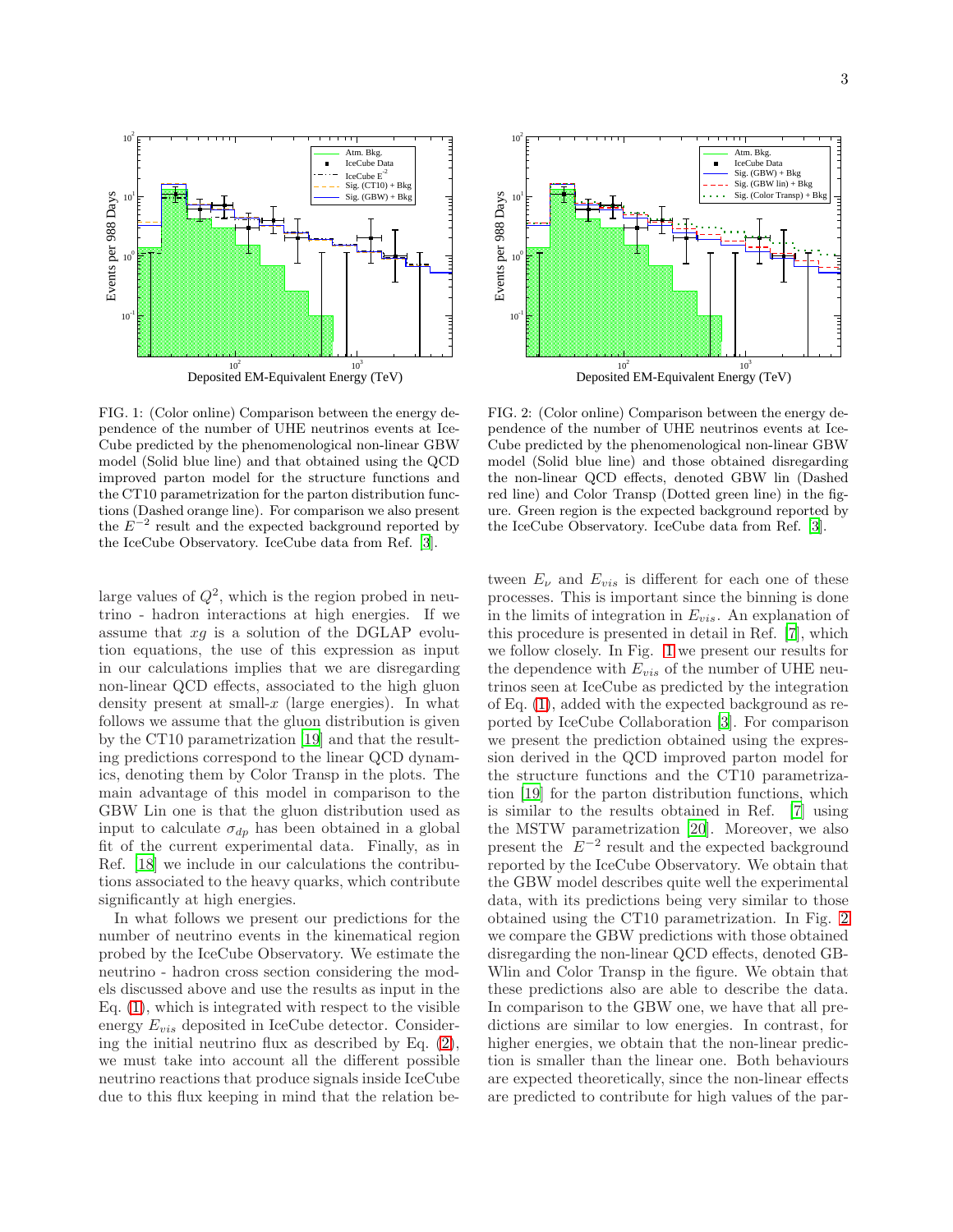ton densities, which should be present at high energies. In order to quantify the contribution of the nonlinear effects, in Fig. [3](#page-3-3) we present the energy dependence of the ratio between the linear  $(N_{GBW_{lin}}$  and  $N_{Color\,Transp})$  and non-linear  $(N_{GBW})$  predictions for the number of neutrino events at Icecube. We present our predictions for the ratio as a function of the visible energy in the detector. We obtain that the ratio increases with the visible energy  $E_{vis}$ , which is a direct consequence of the non-linear QCD effects present in GBW model that limits the growth of neutrinonucleon cross-section at high energies. The magnitude of the non-linear effects is strongly dependent on the model used to describe the linear regime of the QCD dynamics in the color dipole approach. In particular, if we consider the Color Transp model, we obtain that the contribution of the non-linear effects is  $\approx 80\%$  for  $E_{vis} = 1$  PeV, reaching 110 % at  $E_{vis} = 6$  PeV. In contrast, for the GBW Lin model, the corresponding values are 20 % and 22 %, respectively. These results indicate that the contribution of the non-linear QCD effects is not negligible in the kinematical region probed by the IceCube Observatory and should be considered as a source of theoretical uncertainty in the analysis of ultrahigh energy neutrino events. However, a final conclusion about the presence or not of the non-linear effects in the kinematical region probed by Icecube still is not possible. In particular, due to the large theoretical uncertainty present in the predictions for high energies obtained using the QCD improved parton model, associated to the uncertainties in the shape of light quark and gluon distributions in the small-x and large- $Q^2$  regions. As demonstrated in Ref. [\[7](#page-4-2)], the uncertainty band in the predictions for number of neutrino events at Icecube associated to the 90 % C. L. range of the parton distribution functions is large, with our GBW prediction being within the band. In particular, our GBW prediction is very similar to that obtained using the central CT10 values for the parton distribution functions, as demonstrated in Fig. [3,](#page-3-3) where we present the ratio between the corresponding predictions for the number of neutrino events as a function of the visible energy in the detector. Consequently, the discrimination between linear and non-linear QCD dynamics at Icecube through the analysis of the number of neutrino events will be a hard task, independently of the presence and magnitude of the non-linear effects.

Finally, lets summarize our results and conclusions. After the discovery of UHE diffuse astrophysical neutrinos by the IceCube Observatory, the neutrino astrophysics lives now a new era, with the natural the next steps being the determination of the sources and possible production mechanism that would lead to such neutrino flux. However, in order to clarify precisely



<span id="page-3-3"></span>FIG. 3: (Color online) Energy dependence of the ratio between the linear and non-linear predictions for the number of neutrino events at Icecube.

these aspects it is of utmost importance to determine the sources of uncertainties in the calculation of the number of ultrahigh neutrino events. In this letter we have estimated, for the first time, this quantity considering non-linear QCD effects, which are expected to contribute for the QCD dynamics at high energies and, consequently, to modify the energy dependence of the neutrino - hadron cross section. We demonstrate that the phenomenological GBW model is able to describe the current IceCube data and that the contribution of the non-linear effects is non-negligible at visible energies larger than 2 PeV.

## Acknowledgements

This work was partially financed by the Brazilian funding agencies CNPq, CAPES and FAPERGS.

- <span id="page-3-0"></span>[1] M. G. Aartsen et al. [IceCube Collaboration], Science 342, no. 6161, 1242856 (2013).
- <span id="page-3-1"></span>[3] M. G. Aartsen et al. [IceCube Collaboration], [arXiv:1405.5303](http://arxiv.org/abs/1405.5303) [astro-ph.HE].
- [2] M. G. Aartsen et al. [IceCube Collaboration], Phys. Rev. Lett. 111, 021103 (2013).
- <span id="page-3-2"></span>[4] T. Gaisser, F. Halzen, Ann. Rev. Nucl. Part. Sci. 64, 4.1 (2014) [doi:10.1146/annurev-nucl-102313-025321]